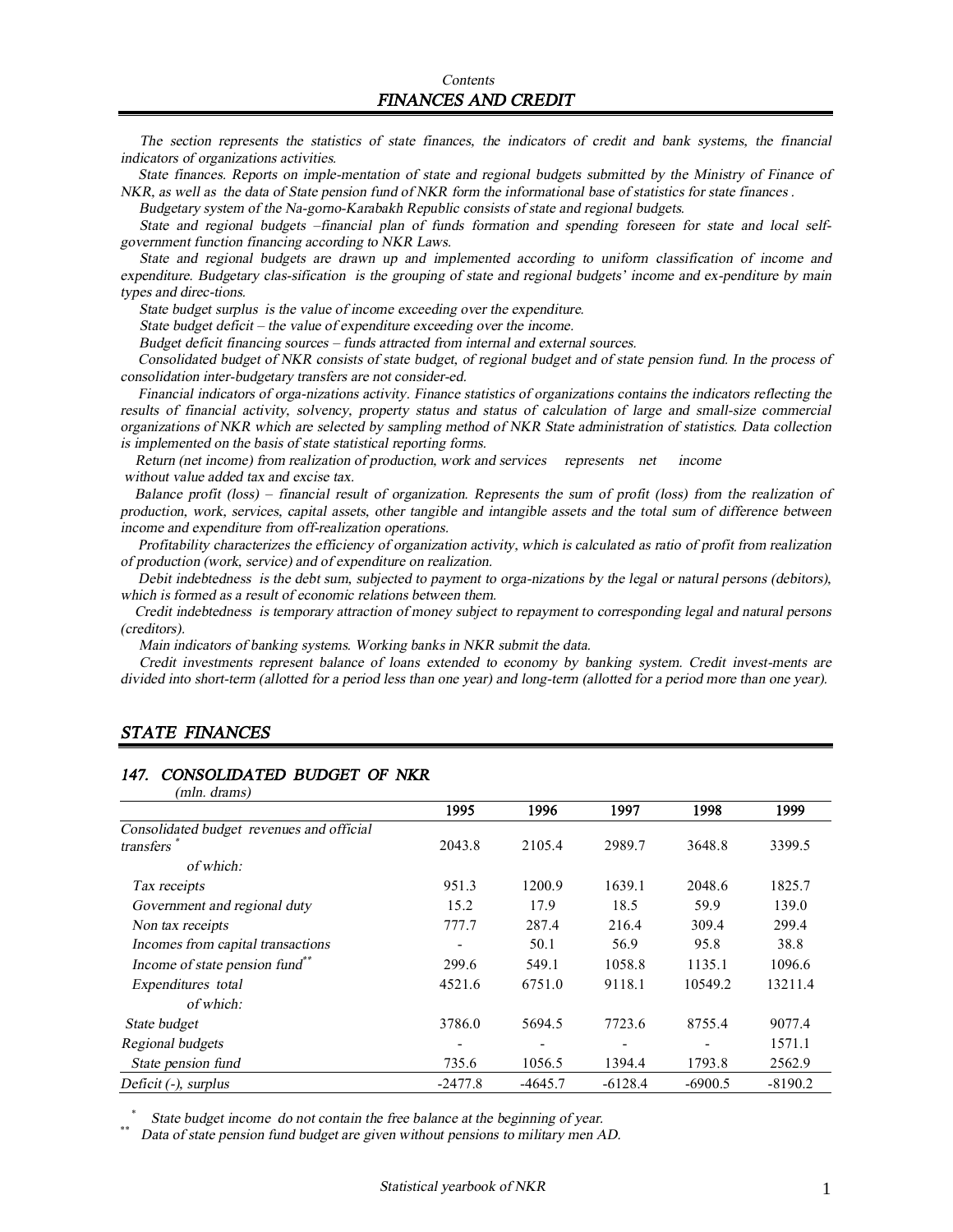# *148. IMPLEMENTATION OF NKR STATE BUDGET*

| (mln. drams)                                          | 1995      | 1996                     | 1997           | 1998           | 1999                     |
|-------------------------------------------------------|-----------|--------------------------|----------------|----------------|--------------------------|
|                                                       |           |                          |                |                |                          |
| Income and official transfers total<br>of which:      | 1744.2    | 1556.3                   | 1930.8         | 2513.7         | 1613.5                   |
| Current incomes                                       | 1744.2    | 1506.2                   | 1874.0         | 2417.9         | 1576.2                   |
| of which:                                             |           |                          |                |                |                          |
| Tax receipts                                          | 951.3     | 1200.9                   | 1639.1         | 2048.6         | 1198.0                   |
| of which:                                             |           |                          |                |                |                          |
| value added tax                                       | 271.8     | 419.9                    | 536.2          | 1019.2         | 724.4                    |
| profits tax                                           | 396.4     | 208.0                    | 252.1          | 142.9          | 237.7                    |
| income tax                                            | 165.5     | 335.4                    | 553.6          | 597.2          |                          |
| excise tax                                            | 82.1      | 93.7                     | 129.1          | 105.4          | 35.8                     |
| property tax                                          | 0.7       | 9.9                      | 10.5           | 29.2           | 1.2                      |
| land tax                                              | 21.5      | 72.7                     | 85.3           | 75.0           | 5.9                      |
| fixed payments                                        |           | $\overline{\phantom{0}}$ | $\blacksquare$ | $\blacksquare$ | 122.3                    |
| natural resources harnessing                          |           |                          |                |                |                          |
| payment                                               | 4.7       | 4.6                      | 6.6            | 7.5            | 14.6                     |
| roading payment                                       |           | 46.2                     | 47.2           | 34.5           | 37.5                     |
| customs duty                                          | 8.5       | 10.1                     | 14.5           | 36.1           | 18.6                     |
| forestry income                                       | 0.2       | 0.4                      | 4.1            | 1.5            |                          |
| Government duties                                     | 15.2      | 17.9                     | 18.5           | 59.9           | 107.6                    |
| Non tax incomes                                       | 777.7     | 287.4                    | 216.4          | 309.4          | 270.6                    |
| of which:                                             |           |                          |                |                |                          |
| dividends                                             |           |                          | 62.9           | 93.3           | 24.1                     |
| payments from state                                   |           |                          |                |                |                          |
| property lease                                        |           |                          |                |                | 6.1                      |
| other non tax incomes<br>arrivals from state property | 480.3     | 100.4                    | 139.1          | 209.4          | 240.4                    |
| realization                                           | 297.4     | 187.0                    | 14.4           | 6.7            | $\overline{\phantom{0}}$ |
| Arrivals from capital                                 |           |                          |                |                |                          |
| transactions                                          |           | 50.1                     | 56.9           | 95.8           | 37.4                     |
| Expenditures total                                    | 4222.0    | 6179.1                   | 8247.4         | 9247.0         | 11496.1                  |
| Deficit (-), surplus                                  | $-2477.8$ | $-4622.8$                | $-6316.6$      | $-6733.3$      | $-8260.9$                |
| Deficit financing sources                             | 2437.0    | 4757.0                   | 6595.0         | 7689.0         | 8260.9                   |
| of which:                                             |           |                          |                |                |                          |
| Interstate credit                                     | 2437.0    | 4757.0                   | 6595.0         | 7689.0         | 8200.0                   |
| Arrivals from privatization                           |           |                          |                |                | 60.9                     |

## *149. EXPENDITURES OF STATE BUDGET BY FUNCTIONAL CLASSIFICATION OF EXPENDITURES OF NKR for 1999*

|                                               | Amount, mln. drams | in $\%$ to total |
|-----------------------------------------------|--------------------|------------------|
| Expenditures total                            | 11496.1            | 100.0            |
| Public services of common nature              | 738.2              | 6.4              |
| Defense **                                    | 13.7               | 0.1              |
| Public order, national security and judiciary | 694.4              | 6.0              |
| Education and science                         | 298.1              | 2.6              |
| Public health                                 | 448.9              | 3.9              |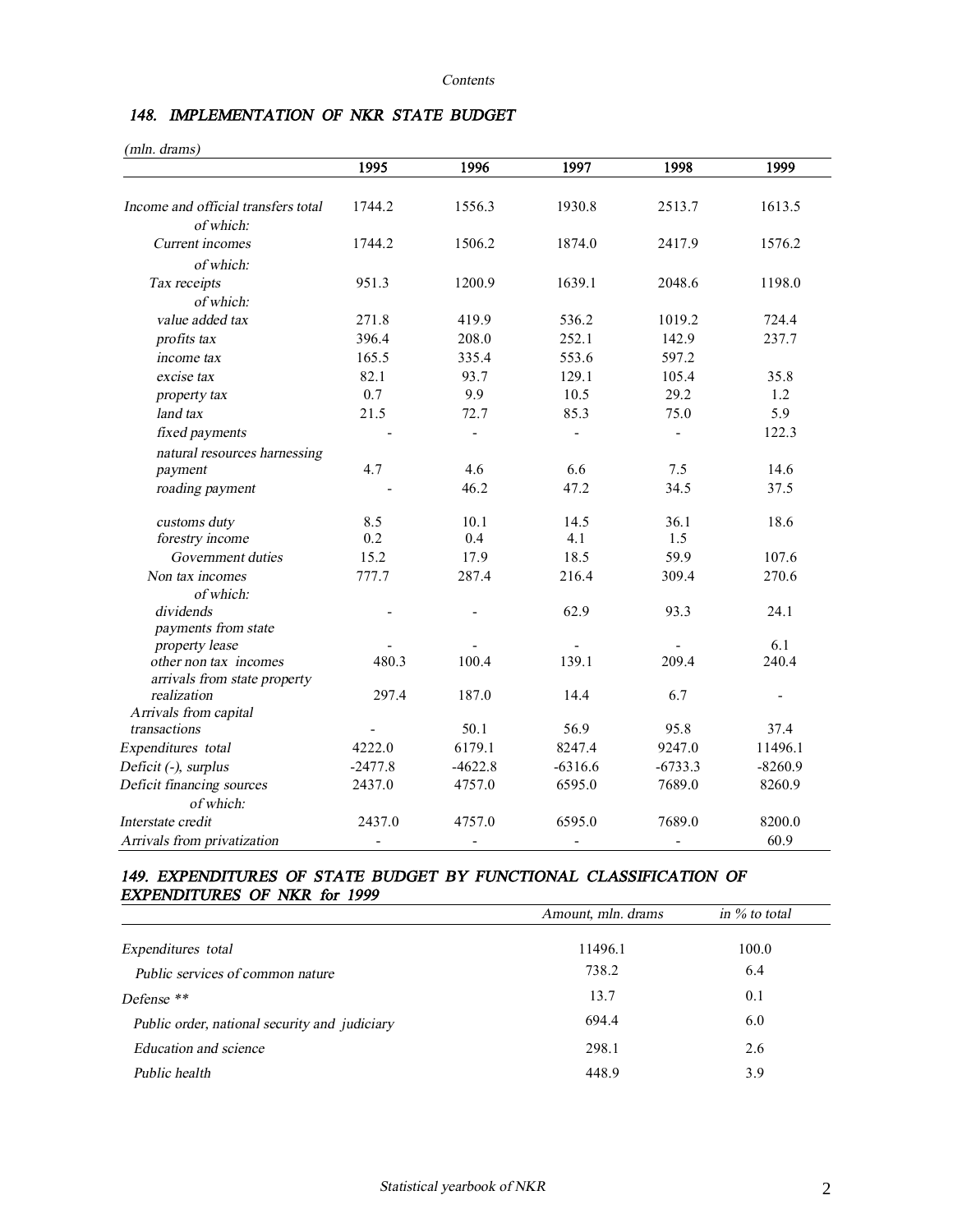| Contents                                 |                    |                  |
|------------------------------------------|--------------------|------------------|
|                                          | Amount, mln. drams | in $\%$ to total |
| Social insurance and social security     | 1715.3             | 14.9             |
| Culture, information, sport and religion | 299.7              | 2.6              |
| Agriculture and forestry                 | 1128.1             | 9.8              |
| Industry, construction and environment   | 540.0              | 4.7              |
| Out-off-classification expenses          | 5619.8*            | 48.9             |

\*  *Including the expenditures of development and material inducement fund of state tax department (STD).*  \*\* *Without costs of army's defence* 

## **150***. EXPENDITURES OF STATE BUDGET BY ECONOMIC CLASSIFICATION OF EXPENDITURES for 1999*

|                                                                        | Amount, mln. drams | in % to total |
|------------------------------------------------------------------------|--------------------|---------------|
| Expenditures total                                                     | 11496.1            | 100.0         |
| Pays and equatted with them payments                                   | 991.9              | 8.6           |
| Social insurance bound payments<br>Subsidies payed to organization and | 140.5              | 1.2           |
| enterprises<br>Dotations payed out of state budget to                  | 93.5               | 0.8           |
| regional budgets                                                       | 1221.1             | 10.6          |
| Pensions                                                               | 207.2              | 1.8           |
| Scholarships                                                           | 44.9               | 0.4           |
| Office expenses                                                        | 81.7               | 0.7           |
| Stock purchasing outlay                                                | 203.3              | 1.8           |
| Purchasing of soft implement and uniform                               | 21.6               | 0.2           |
| Medicines and bandaging materials                                      | 26.2               | 0.2           |
| Food products purchasing outlay                                        | 119.7              | 1.0           |
| Business trips expenses                                                | 28.6               | 0.2           |
| Business transport maintenance expenses                                | 184.3              | 1.6           |
| Communication services expenses                                        | 56.3               | 0.5           |
| Fuel and heating costs                                                 | 24.9               | 0.2           |
| Electricity expenditures<br>Water supply and sewage system services    | 59.7               | 0.5           |
| expenditures                                                           | 1.6                | 0.0           |
| Other expenses                                                         | 4338.7             | 37.7          |
| Capital investings                                                     | 3633.8             | 31.6          |
| General overhaul<br>Sewage disposal, rodentincide and                  | 5.6                | 0.0           |
| disinfection                                                           | 2.0                | 0.0           |
| STD inducement fund                                                    | 8.9                | 0.08          |

## *151. IMPLEMENTATION OF REGIONAL BUDGETS OF NKR*

*(mln. drams)* 

|                             | 1999   |
|-----------------------------|--------|
| Incomes and transfers total | 1910.6 |
| of which:                   |        |
| Current incomes             | 688.1  |
| of which:                   |        |
| Tax receipts                | 627.8  |
| Statistical yearbook of NKR | 3      |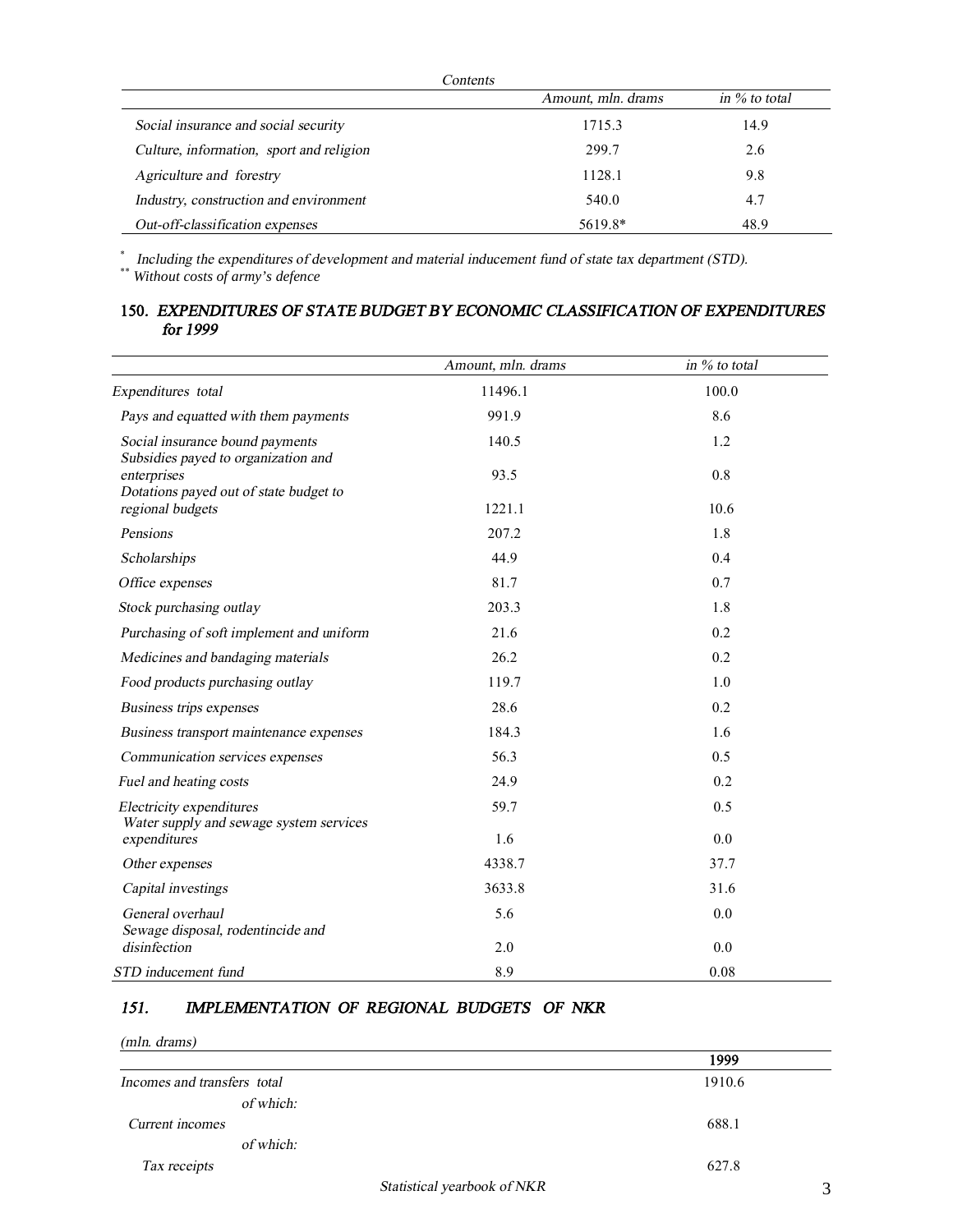| Contents                           |        |  |
|------------------------------------|--------|--|
|                                    | 1999   |  |
| of which:                          |        |  |
| income tax                         | 439.7  |  |
| land tax                           | 144.0  |  |
| property tax                       | 44.1   |  |
| Government and local duty          | 31.4   |  |
| Non tax incomes                    | 28.9   |  |
| of which:                          |        |  |
| payments from state property lease | 5.6    |  |
| other non tax incomes              | 23.3   |  |
| Incomes from capital transactions  | 1.4    |  |
| Dotations payed from state budget  | 1221.1 |  |
| Expenditures total                 | 1896.3 |  |
| Deficit (-), surplus               | 14.3   |  |

#### *152. EXPENDITURES OF REGIONAL BUDGETS OF NKR BY FUNCTIONAL CLASSIFICATION OF EXPENDITURES in 1999*

|                                          | Amount, mln. drams | in $\%$ to total |
|------------------------------------------|--------------------|------------------|
| Expenditures total                       | 1896.3             | 100.0            |
| Public services of common nature         | 170.1              | 9.0              |
| Education and science                    | 1347.3             | 71.0             |
| Public health                            | 119.1              | 6.3              |
| Culture, information, sport and religion | 35.6               | 1.9              |
| Housing and communal facilities          | 223.8              | 11.8             |
| Out-off-classification expenses          | 0.5                | 0.0              |

## **153.***EXPENDITURES OF REGIONAL BUDGETS OF NKR BY ECONOMIC CLASSIFICATION OF EXPENDITURES in 1999*

|                                                      | Amount, mln. drams | in $\%$ to total |
|------------------------------------------------------|--------------------|------------------|
| Expenditures total                                   | 1896.3             | 100.0            |
| Pays and equatted with them payments                 | 1178.0             | 62.1             |
| Social insurance bound payments                      | 325.2              | 17.2             |
| Medicines and bandaging materials                    | 0.8                | 0.0              |
| Travel allowance expenses                            | 3.9                | 0.2              |
| Transport expenditures                               | 2.4                | 0.1              |
| Communication services expenditures                  | 2.3                | 0.1              |
| Other expenses                                       | 78.2               | 4.1              |
| General overhaul                                     | 44.6               | 2.4              |
| Stock purchasing outlay                              | 23.5               | 1.2              |
| Office expenses                                      | 19.7               | 1.0              |
| Purchasing of soft implement and uniform             | 0.9                | 0.0              |
| Electricity expenditures                             | 8.6                | 0.5              |
| Fuel and heating costs                               | 35.3               | 1.9              |
| Water supply and sewage system services expenditures | 1.1                | 0.1              |
| Sewage disposal, rodentincide and disinfection       | 171.8              | 9.1              |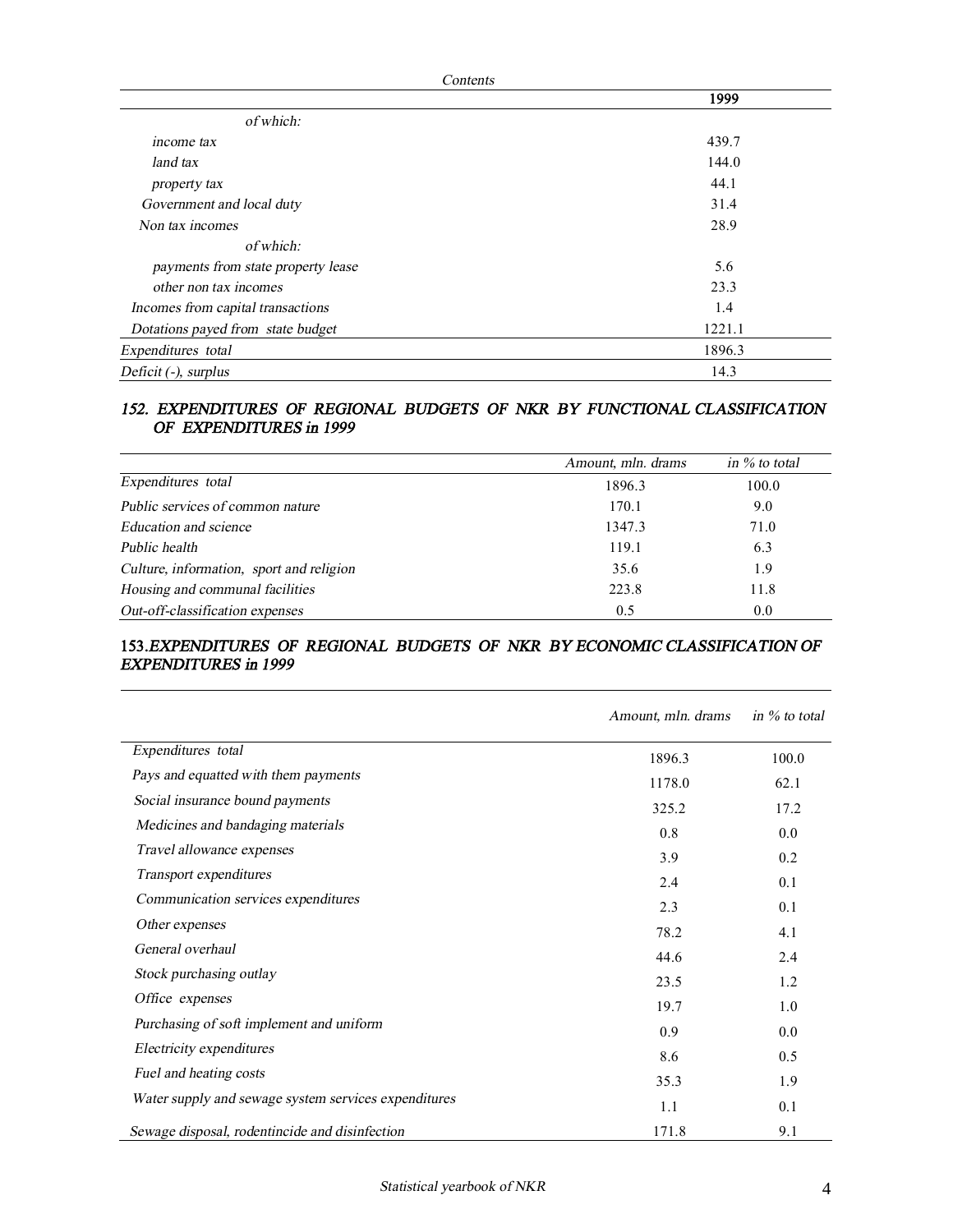#### *Contents* **154.** *IMPLEMENTATION OF STATE PENSION FUND BUDGETS OF NKR*

| (mln. drams)                                                                                                      |       |         |        |          |        |
|-------------------------------------------------------------------------------------------------------------------|-------|---------|--------|----------|--------|
|                                                                                                                   | 1995  | 1996    | 1997   | 1998     | 1999   |
| Incomes total                                                                                                     | 735.6 | 1033.6  | 1582.6 | 1626.6   | 2619.3 |
| of which:                                                                                                         |       |         |        |          |        |
| Social security bound outlay                                                                                      | 449.5 | 858.6   | 1408.6 | 1484.6   | 1559.7 |
| of which:<br>from the funds allocated by employers<br>for labour payment<br>from the wages and equaled incomes of | 438.5 | 826.5   | 1325.3 | 1345.5   | 1349.2 |
| hired workers<br>from the incomes of those occupied                                                               | 11.0  | 22.1    | 46.9   | 93.0     | 144.6  |
| with individual business                                                                                          |       | 8.7     | 23.0   | 27.0     | 24.5   |
| from the net cadastre value of lands                                                                              |       | 1.3     | 13.4   | 19.1     | 41.4   |
| Voucher proceeds                                                                                                  | -     | -       | 0.1    | 0.2      | ۰      |
| Other incomes<br>Funds allocated from the state budget of                                                         | 1.1   |         | 33.9   | 41.8     |        |
| NKR                                                                                                               | 285.0 | 175.0   | 140.0  | 100.0    | 1059.6 |
| Expenditures total                                                                                                | 735.6 | 1056.5  | 1394.4 | 1793.8   | 2562.9 |
| Deficit (-), surplus                                                                                              | -     | $-22.9$ | 188.2  | $-167.2$ | 56.4   |

## **155.** *EXPENDITURES OF STATE PENSION FUND BUDGETS OF NKR*

| $(mln.$ drams)                                                         |       |        |        |        |        |
|------------------------------------------------------------------------|-------|--------|--------|--------|--------|
|                                                                        | 1995  | 1996   | 1997   | 1999   | 1999   |
| Expenditures total                                                     | 735.6 | 1056.5 | 1394.4 | 1793.8 | 2562.9 |
| of which:                                                              |       |        |        |        |        |
| Annuity insurance                                                      | 703.0 | 963.5  | 1264.6 | 1260.6 | 1508.7 |
| Employment state programmes                                            | 3.5   | 10.6   | 14.8   | 16.1   | 12.9   |
| Compensations to privileged pensioners                                 |       |        |        | 344.0  | 224.8  |
| Regional afterpayments                                                 |       |        |        |        | 640.6  |
| Separate state programmes of social insurance                          |       | 45.8   | 60.7   | 82.1   | 87.4   |
| Indiviual pensions                                                     | ۰     |        |        |        | 4.1    |
| Sanatorium treatment expenses                                          |       |        | 2.5    | 5.8    |        |
| Post payments                                                          | 16.8  | 15.7   | 21.6   | 22.9   | 20.0   |
| Maintenance and development of NKR state<br>structures of pension fund | 12.3  | 20.9   | 30.2   | 62.3   | 64.4   |

# *FINANCIAL RESULTS, FUNDS AND SOLVENCY OF ORGANIZATIONS*

## **156.** *NUMBER OF LARGE AND SMALL-SIZE COMMERCIAL ORGANIZATIONS SELECTED BY METHOD AND SEPARATE BRANCHES OF THE ECONOMY*

|                               | 1999 |  |
|-------------------------------|------|--|
| Number of organizations total | 159  |  |
| of which:                     |      |  |
| industry                      | 36   |  |
| construction                  | 98   |  |
| transport and communication   | 12   |  |
| trade                         | 13   |  |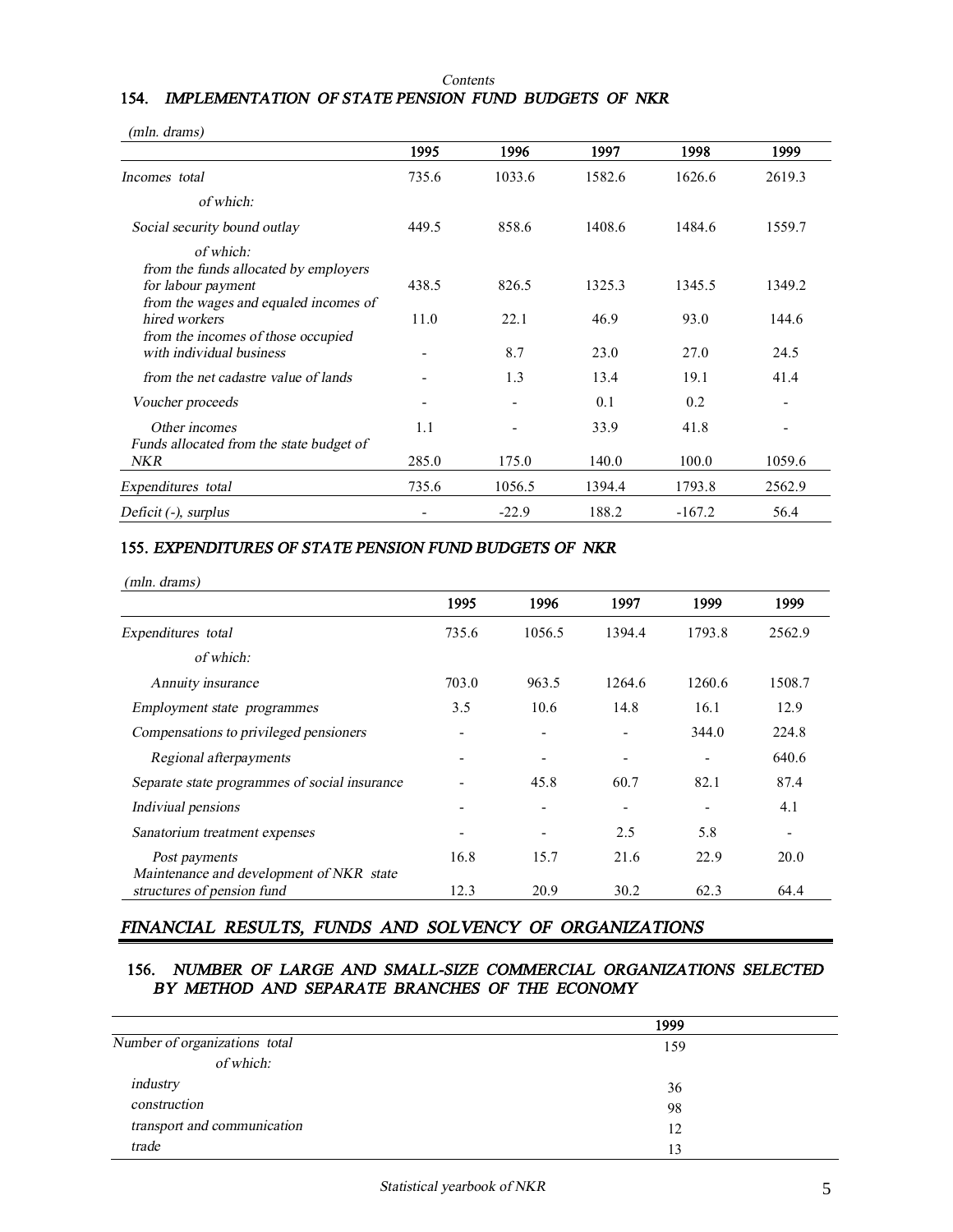#### *Contents*

## **157.** *BALANCE PROFIT (LOSS) OF ORGANIZATIONS BY SEPARATE BRANCHES OF ECONOMY in 1999*

*Balance profit Balance loss Total* 568.5 288.8  *of which: industry* 446.9 123.1 *construction* 81.4 145.3 *transport and communication* 14.5 19.7

# *(at current prices, mln. drams)*

#### **158.** *SHARE OF UNPROFITABLE ORGANIZATIONS BY SEPARATE BRANCHES OF ECONOMY in 1999*

*trade* 25.7 0.7

*(in per cent of total number of organizations)* 

|                             | 1999 |
|-----------------------------|------|
| Total                       | 27.0 |
| of which:                   |      |
| industry                    | 8.2  |
| construction                | 13.2 |
| transport and communication | 4.4  |
| trade                       | 1.3  |

## **159.** *SEPARATE INDICATORS OF SOLVENCY AND FINANCIAL STABILITY OF ORGANIZATIONS BY SEPARATE BRANCHES OF ECONOMY in 1999*

|                             | Profitability | Current liquidity ratio | Autonomy coefficient |
|-----------------------------|---------------|-------------------------|----------------------|
|                             |               | 1999                    |                      |
| Total                       | 3.4           | 112.1                   | 50.4                 |
| of which:                   |               |                         |                      |
| industry                    | 12.1          | 107.0                   | 31.9                 |
| construction                | $-2.4$        | 109.4                   | 34.3                 |
| transport and communication | $-2.2$        | 114.9                   | 75.9                 |
| trade                       | 3.5           | 114.9                   | 24.3                 |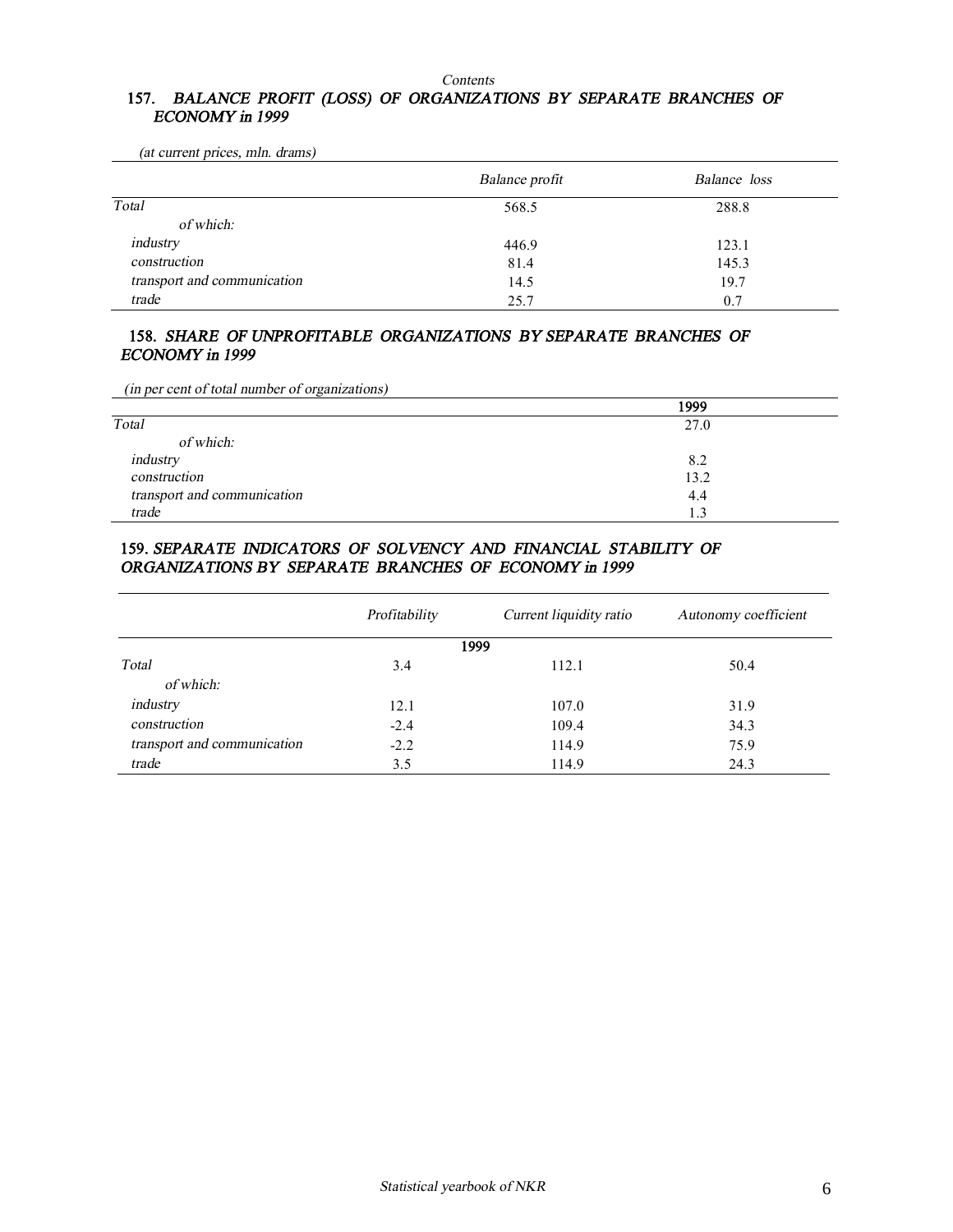# *BANKING ACTIVITY*

# **160.** *BANKING SYSTEM CASH MONEY RECEIPTS AND EXPENDITURES*

| <i>Articles</i>                                                | 1996    | 1997                | 1998     | 1999    |
|----------------------------------------------------------------|---------|---------------------|----------|---------|
|                                                                |         | <b>RECEIPTS</b>     |          |         |
| Total receipts                                                 | 11350.6 | 18300.5             | 23422.8  | 28831   |
| of which:                                                      |         |                     |          |         |
| Currency sales                                                 | 966.3   | 1254.3              | 1905.6   | 3199.2  |
| To people deposit accounts                                     | 20.5    | 72.1                | 155.3    | 240.8   |
| Other receipts                                                 | 2190.1  | 2985.2              | 3335.2   | 3672.6  |
| of which:                                                      |         |                     |          |         |
| from government sector                                         | 1322.4  | 1612.6              | 1486.8   | 1123.3  |
| from private sector                                            | 867.7   | 1372.6              | 1848.4   | 2549.3  |
| Receipts from banks                                            | 8173.7  | 13988.9             | 18026.7  | 21718.6 |
|                                                                |         | <b>EXPENDITURES</b> |          |         |
| Total outlays                                                  | 11364.5 | 18001.8             | 23570.2  | 28707.5 |
| of which:                                                      |         |                     |          |         |
| Currency purchase                                              | 599.3   | 769.6               | 1772.3   | 2765.2  |
| From people deposit accounts<br>Wages/salaries and equaled     | 123.6   | 195.1               | 666.1    | 596.9   |
| payments                                                       | 3567.7  | 8019.5              | 9650.8   | 9144.3  |
| of which:                                                      |         |                     |          |         |
| to budgetary organizations                                     | 2806.7  | 6874.7              | 8665.3   | 7698.4  |
| to non-budgetary organizations                                 | 761.0   | 1144.8              | 985.5    | 1445.9  |
| of which:                                                      |         |                     |          |         |
| state organizations                                            | 558.9   | 809.8               | 679.8    | 1108.7  |
| non-state organizations<br>To pensions, benefits and insurance | 202.1   | 335.0               | 305.7    | 337.1   |
| indemnity                                                      | 1485.6  | 1876.4              | 2396.8   | 2937.2  |
| Other outlays                                                  | 3056.9  | 4043.3              | 4926.2   | 7280.4  |
| of which:                                                      |         |                     |          |         |
| for budgetary organizations                                    | 345.6   | 499.6               | 581.0    | 564.1   |
| for non-budgetary organizations                                | 2711.3  | 3543.6              | 4345.1   | 6716.3  |
| of which:                                                      |         |                     |          |         |
| state organozations                                            | 1121.8  | 1699.8              | 1373.4   | 1641.5  |
| non-state organizations                                        | 1589.5  | 1843.9              | 2971.7   | 5074.9  |
| <b>Bank</b> disbursements                                      | 2531.4  | 3098.1              | 4158.0   | 5983.5  |
| Difference in receipts and outlays                             | $-13.9$ | 298.6               | $-147.4$ | 123.5   |